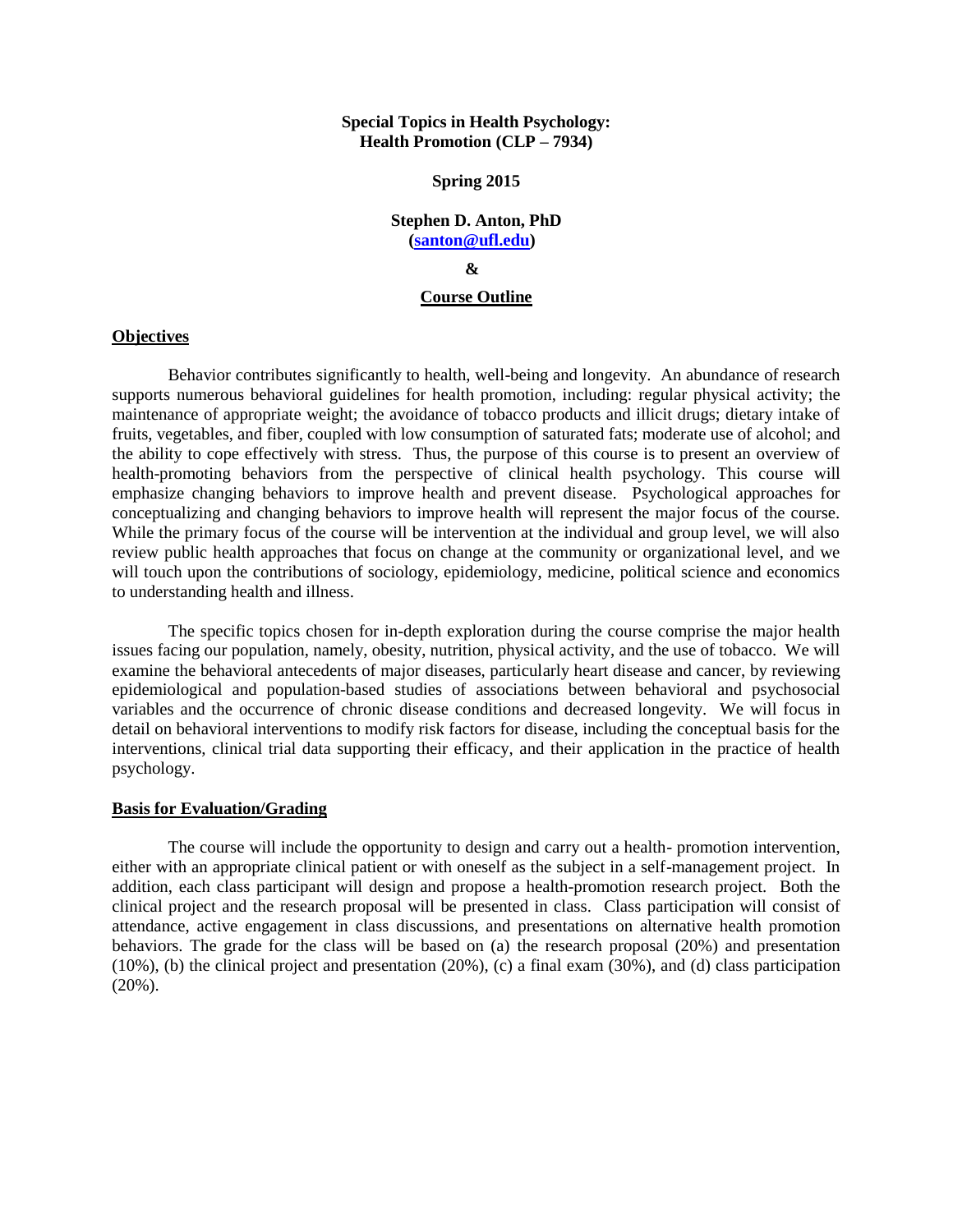# **Schedule**

| January 8, 2015   | Health Promotion: An Overview                                                       |
|-------------------|-------------------------------------------------------------------------------------|
| January 15, 2015  | Obesity: Prevalence, Determinants, and Consequences                                 |
| January 22, 2015  | Obesity: Treatment Issues & Alternative Health Promotion Behavior<br>Presentations  |
| January 29, 2015  | Diet and Health & Alternative Health Promotion Behavior Presentations               |
| February 5, 2015  | Dietary Interventions & Alternative Health Promotion Behavior<br>Presentations      |
| February 12, 2015 | Physical Activity & Health & Alternative Health Promotion Behavior<br>Presentations |
| February 26, 2015 | Community Health Promotion & Alternative Health Promotion Behavior<br>Presentations |
| March 12, 2015    | Smoking Cessation & Alternative Health Promotion Behavior Presentations             |
| March 5, 2015     | SPRING BREAK - no class                                                             |
| March 19, 2015    | <b>Clinical Presentations</b>                                                       |
| March 26, 2015    | Clinical presentations                                                              |
| April 2, 2015     | Clinical presentations + research presentations                                     |
| April 9, 2015     | Research presentations                                                              |
| April 16, 2015    | Research presentations                                                              |
| April 23, 2015    | Final Exam                                                                          |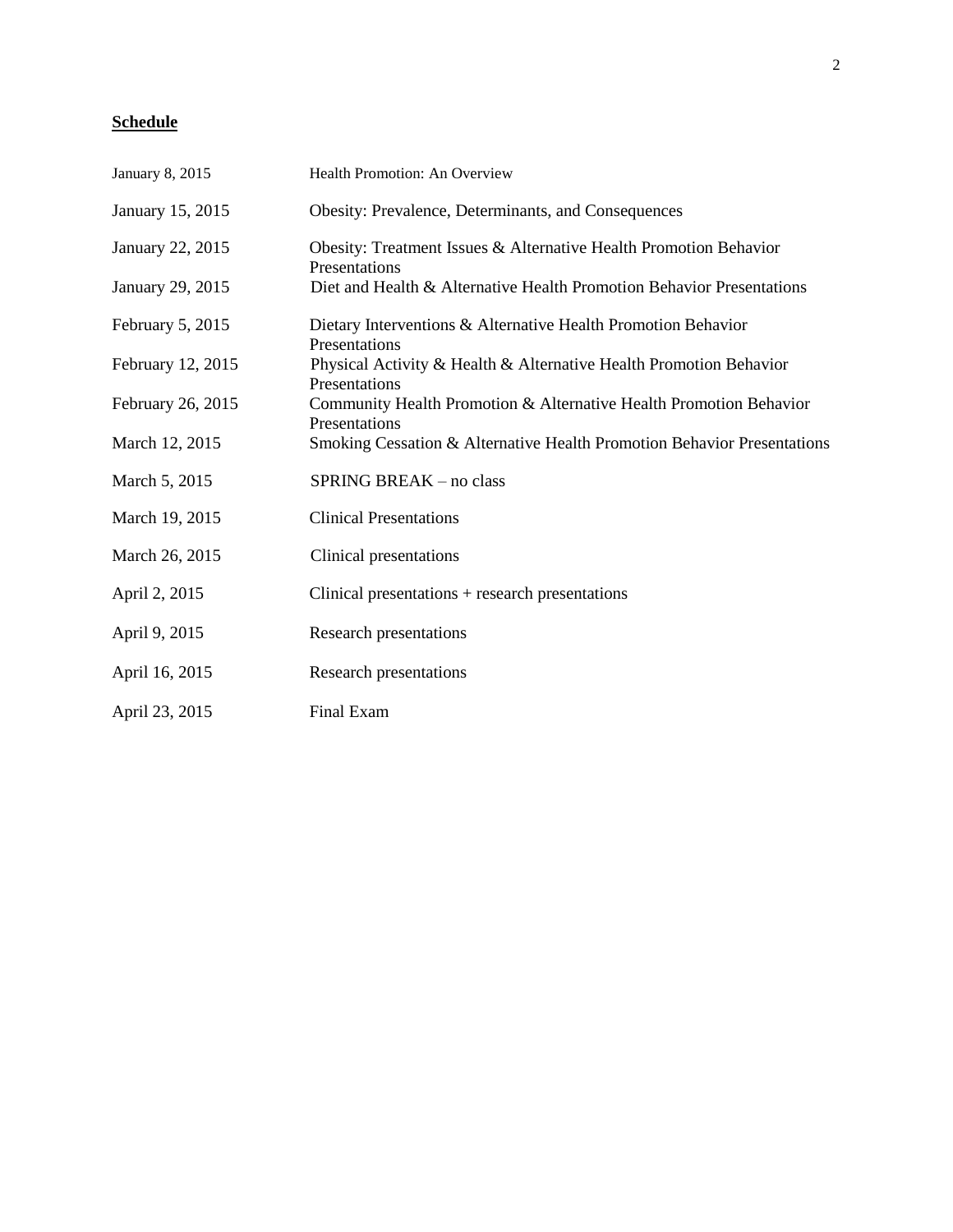#### **Scheduled Topics & Readings**

#### **January 8, 2015 Health Promotion: An Overview**

Clark, N. M., & Becker, M. H. (1998). Theoretical models and strategies for improving adherence and disease management. In S. A. Shumaker, E. B., Schron, J. K. Ockene, & W. L., McBee (Eds.), *Handbook of health behavior change* (pp. 5-32). New York: Springer.

Stamler, J., et al. (1999). Low risk-factor profile and long-term cardiovascular and noncardiovascular mortality and life expectancy. *JAMA*, *282*, 2012-1018.

Bisono, A. M., Manuel, J. K., & Forchimes A. A. (2006). Promoting treatment adherence through motivational interviewing. In W. T. O'Donohue & E. R. Levensky, (Eds.) *Promoting treatment adherence* (pp. 71-84). Thousand Oaks, CA: Sage.

Blume A. W., & Marlatt, G. A. (2006). Relapse prevention to promote treatment adherence. In W. T. O'Donohue & E. R. Levensky (Eds.), *Promoting treatment adherence* (pp. 149-163). Thousand Oaks, CA: Sage.

Ferguson, K. E., & Scarlett-Ferguson, H. (2006). Skills training to promote patient adherence to treatments. In W. T. O'Donohue & E. R. Levensky (Eds.), *Promoting treatment adherence* (pp. 99-118). Thousand Oaks, CA: Sage.

Levensky, E. R., & O'Donohue, W. T. (2006). Patient adherence and nonadherence to treatments. In W. T. O'Donohue & E. R. Levensky (Eds.), *Promoting treatment adherence* (pp. 3-14). Thousand Oaks, CA: Sage.

van Dam, R. M., Li, T., Spiegelman, D., Franco, O. H., & Hu, F. B. (2008). Combined impact of lifestyle factors on mortality: prospective cohort study in US women. *BMJ, 337,* a1440.

Breton E and De Leeuw E. (2010).Theories of the policy process in health promotion research: a review. *Health Promotion International*, (26): 82-90.

Eriksson M. (2011) Social capital and health - implications for health promotion. *Global Health Action*.

Anton, S. D., & Perri, M. G. (2012). Disease Prevention through lifestyle intervention for diet and physical activity. The Oxford Handbook of Rehabilitation Psychology.

Spring B, Moller AC, Coons MJ. (2012). Multiple health behaviours: overview and implications. *Journal of Public Health,* (34): i3-i10.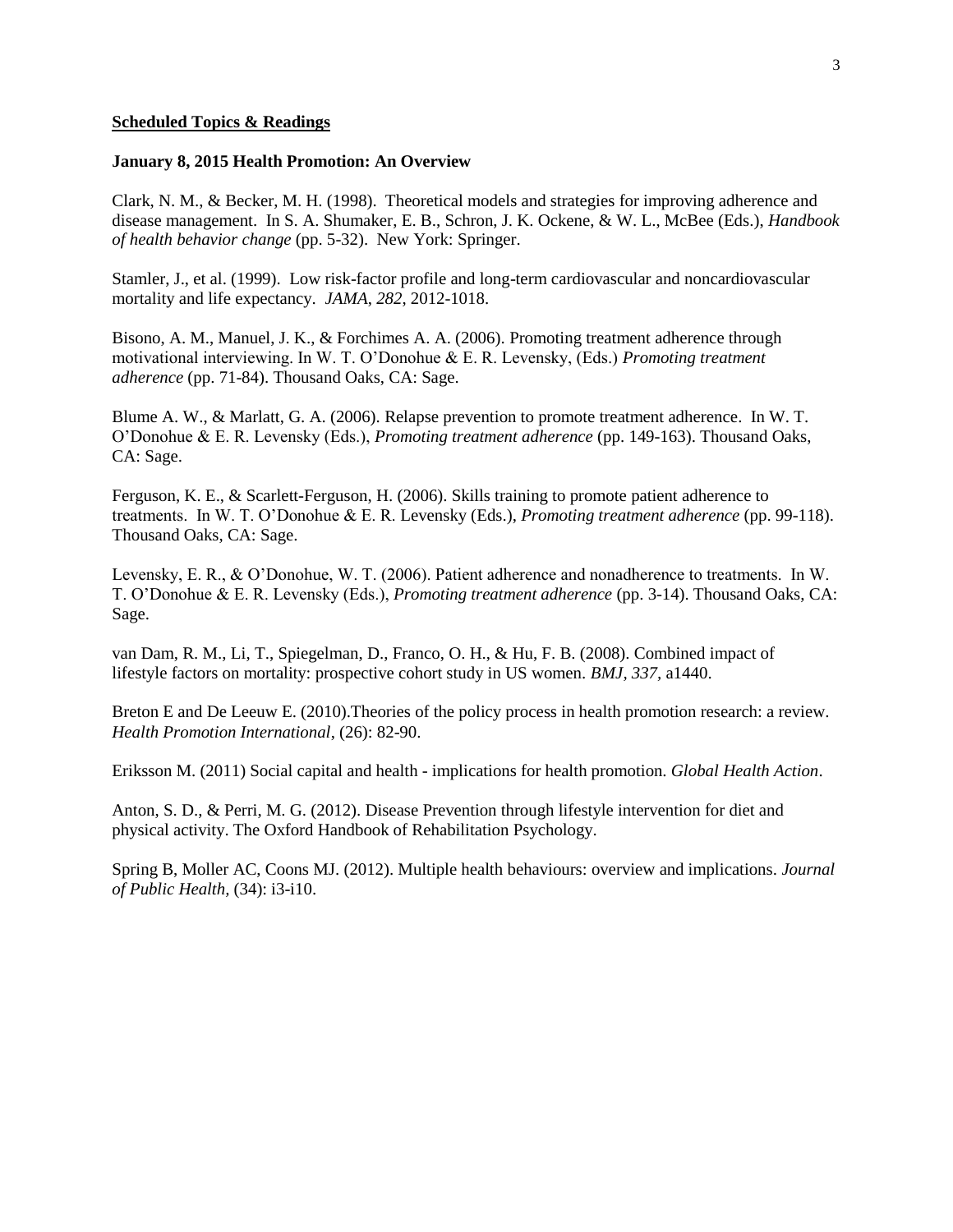#### **January 15, 2015 Obesity: Prevalence, Determinants, and Consequences**

Allison, D. B., Fontaine, K. R., Manson, J. E., Stevens, J., & VanItallie, T. B. (1999). Annual deaths attributable to obesity in the United States. *JAMA, 282*(16), 1530-1538.

U.S. Department of Health and Human Services. (2001). *The Surgeon General's call to action to prevent and decrease overweight and obesity*. Washington, D.C.: U.S. Government Printing Office.

Clement, K. & Ferre, P. (2003). Genetics and the pathophysiology of obesity. *Pediatric Research*, *53*, 721-725.

Fontaine, K. R. et al. (2003). Years of life lost due to obesity. *JAMA, 289,* 187-193.

Hill, J. O. et al. (2003). Obesity and the environment: where do we go from here? *Science, 299*, 853-855.

Finkelstein, E. A., Ruhm, C. J., & Kosa, K. M. (2005). Economic causes and consequences of obesity. *Annu Rev Public Health, 26*, 239-257.

Ogden, C. L., Carroll, M. D., Curtin, L.R., McDowell, M. A., Tabak, C. J, Flegal, K. M. (2006). Prevalence of overweight and obesity in the United States, 1999-2004. *JAMA*, *295,* 1549-1555.

James, W. P. (2008). The fundamental drivers of the obesity epidemic. *Obes.Rev., 9 Suppl 1,* 6-13.

Jensen, M. K., Chiuve, S. E., Rimm, E. B., Dethlefsen, C., Tjonneland, A., Joensen, A. M. (2008).Obesity, behavioral lifestyle factors, and risk of acute coronary events. *Circulation, 117,* 3062-3069.

Flegal, K. M., Carroll, M. D., Ogden, C. L., & Curtin, L. R. (2010). Prevalence and trends in obesity among US adults, 1999-2008. *JAMA, 303*(3), 235-241.

Finkelstein EA, Khavjou OA, Thompson H, Trogdon JG, Pan L, Sherry B, and Dietz W. (2012). Obesity and Severe Obesity Forcasts Through 2030. *American Journal of Preventative Medicine*, (42):563-570.

Loos RJK. Genetic determinants of common obesity and their value in prediction. (2012). *Best Practice & Research Clinical Endocrinology & Metabolism,* (26): 211-226.\

McNaughton SA, Crawford D, Ball K, and Salmon J. (2012). Understanding determinants of nutrition, physical activity and quality of life among older adults: the Wellbeing, Eating and Exercise for a Long Life (WELL) study. *Health and Quality of Life Outcomes,* (10): 109.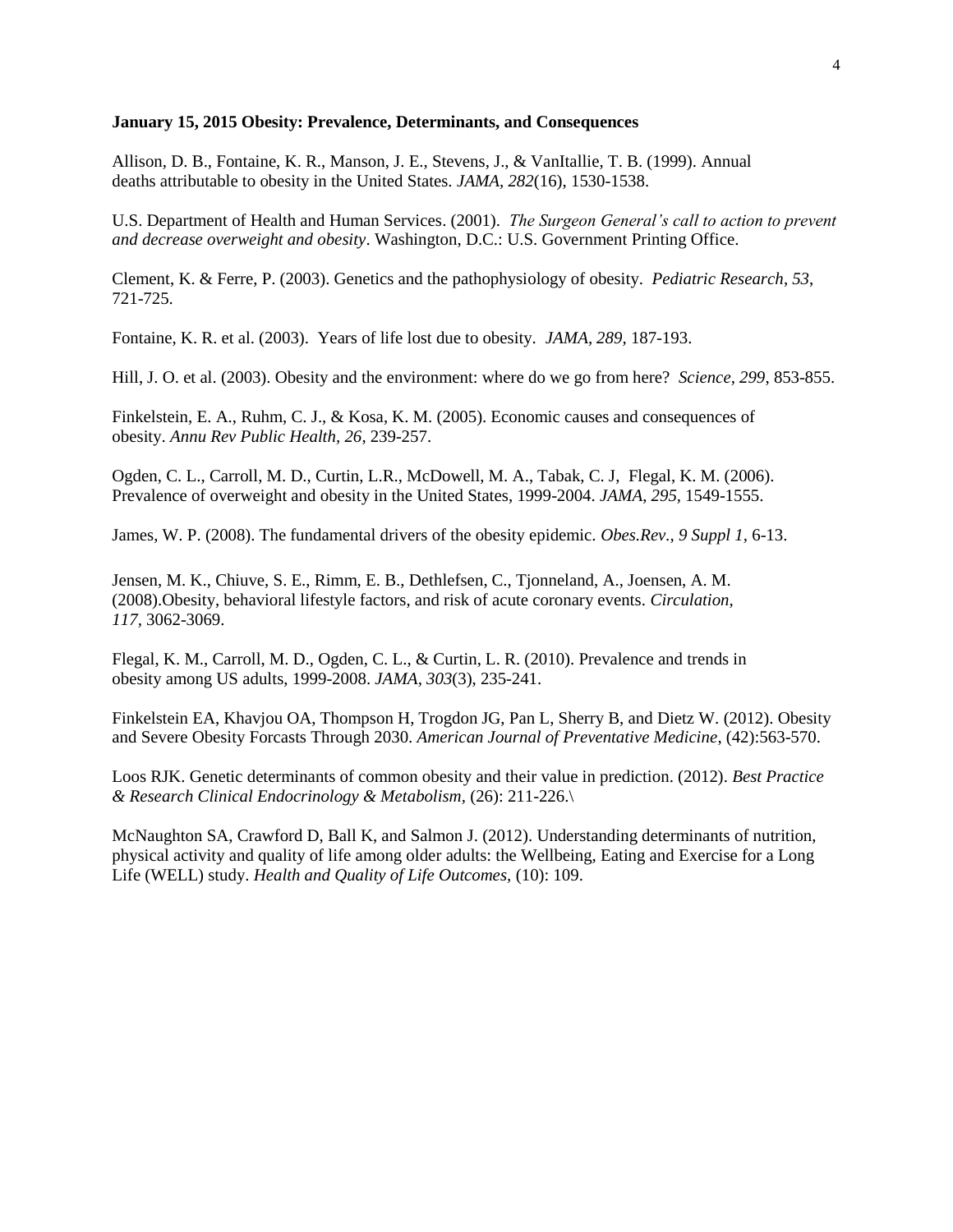# **January 22, 2015 Obesity: Treatment Issues & Alternative Health Promotion Behavior Presentations**

Diabetes Prevention Program Research Group. (2002). Reduction in the incidence of type 2 diabetes with lifestyle intervention or metformin. *New England Journal of Medicine,* 346, 393-403.

Kumanyika, S. K., & Obarzanek, E. (2003). Pathways to obesity prevention: report of a National Institutes of Health Workshop. *Obesity Research, 11,* 1263-1274.

Wadden, T. A., et al. (2005). Randomized trial of lifestyle modification and pharmacotherapy for obesity. *New England Journal of Medicine, 353,* 2111-2120.

Bray, G. A. (2008). Lifestyle and pharmacological approaches to weight loss: efficacy and safety. *J.Clin.Endocrinol.Metab, 93,* S81-S88.

Perri, M. G., Foreyt, J. P., & Anton, S.D. (2008). Preventing weight gain after weight loss. In G. A. Bray and C. Bouchard (Eds.), Handbook of obesity treatment: Clinical applications (3<sup>rd</sup> ed.) New York: Marcel Dekkar, Inc., pp. 249 – 268.

Perri, M. G., Limacher, M. C., Durning, P. E., Janicke, D. M., Lutes, L. D., Bobroff, L. B. et al. (2008). Extended-care programs for weight management in rural communities: the treatment of obesity in underserved rural settings (TOURS) randomized trial. *Arch.Intern.Med., 168,* 2347-2354.

Padwal, R. S. & Majumdar, S. R. (2009). Drug treatments for obesity: orlistat, sibutramine, and rimonabant. *Lancet, 369,* 71-77.

Anton, S.D., Exner, A., Newton, R. L. (in press). Intentions are not Sufficient to Change Behavior: Strategies that Promote Behavior Change and Healthy Weight Management. In F. Columbus (Ed.), New Perspectives on Knowledge, Attitudes and Practices in Health. New York: Nova Science Publishers, Inc.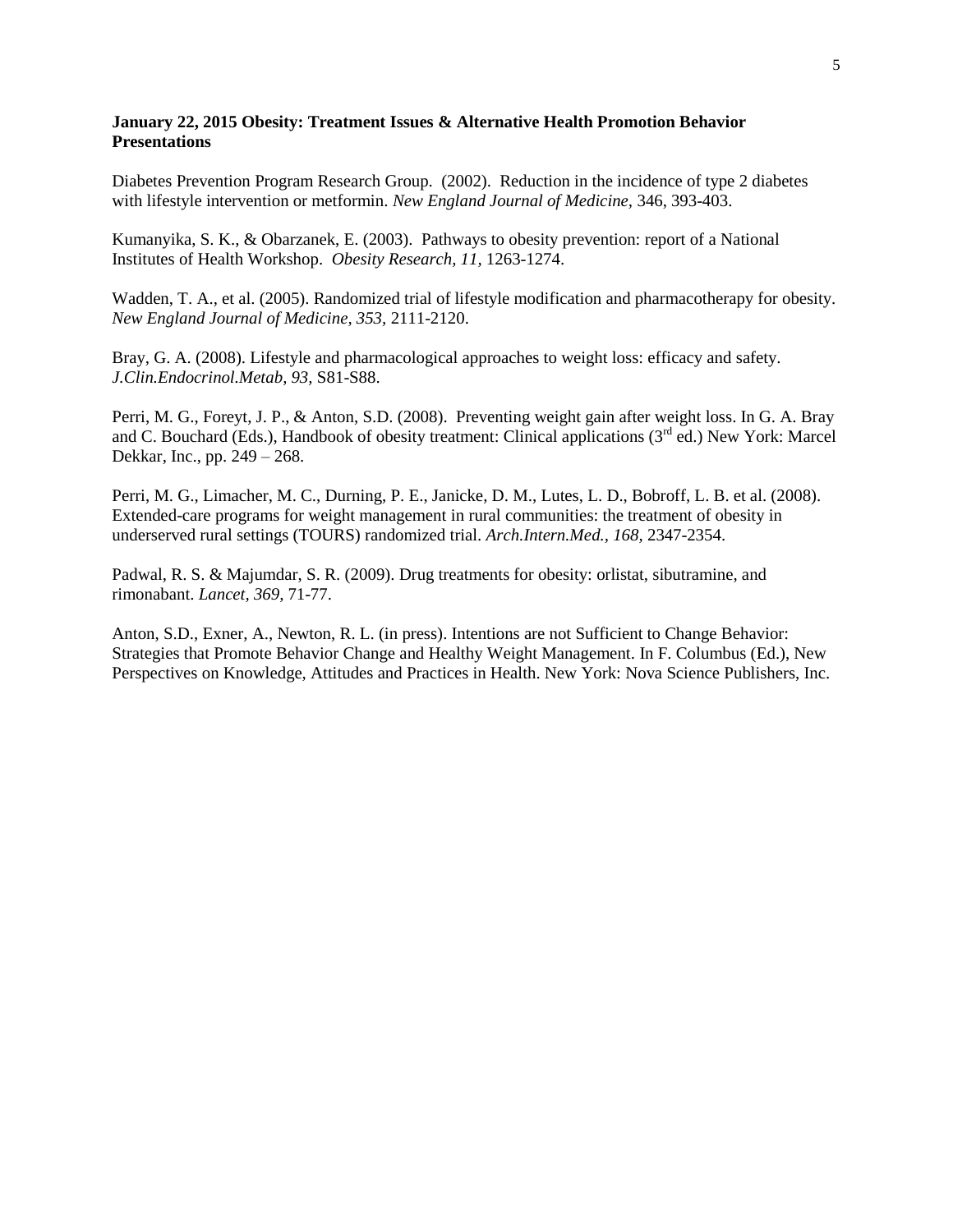#### **January 29, 2015 Diet and Health & Alternative Health Promotion Behavior Presentations**

Stampfer, M. J. et al. (2000). Primary prevention of coronary heart disease in women through diet and lifestyle. *New England Journal of Medicine, 343,* 16-22.

Insitute of Medicine. (2002). *Dietary reference intakes for energy, carbohydrate, fiber, fat, fatty acids, cholesterol, protein, and amino acids.* Washington, DC: National Academies Press.

McCullough, M. L. et al. (2003). A prospective study of whole grains, fruits, vegetables and colon cancer risk. *Cancer Causes and Control, 14,* 959-970.

Nielsen, S. J., & Popkin, B. M. (2003). Patterns and trends in food portion sizes. *JAMA, 289,* 450-453.

Fung, T. T. et al. (2004). Prospective study of major dietary patterns and stroke risk in women. *Stroke, 35,* 2014-2019.

Knoops, K. T. B. et al. (2004). Mediterranean diet, lifestyle factors, and 10-year mortality in elderly European men and women. *JAMA, 292,* 1433-1439.

Kelly, M. T., Rennie, K. L., Wallace, J. M., Robson, P. J., Welch, R. W., Hannon-Fletcher, M. P. et al. (2008). Associations between the portion sizes of food groups consumed and measures of adiposity in the British National Diet and Nutrition Survey. *Br.J.Nutr.,* 1-8.

Lee, S., Harnack, L., Jacobs, D. R., Jr., Steffen, L. M., Luepker, R. V., & Arnett, D. K. (2009). Trends in diet quality for coronary heart disease prevention between 1980-1982 and 2000-2002: The Minnesota Heart Survey. *J.Am.Diet.Assoc., 107,* 213-222.

Marzetti, E., Wohlgemuth, S. E., Anton, S.D., Bernabei, R., Carter, C., & Leeuwenburgh, C. (2009). Cellular mechanisms of cardioprotection by calorie restriction: State of the science and future perspectives.*Clinics in Geriatric Medicine*, 25(4), 715-732.

Fontana, L. & Klein, S. (2009). Aging, adiposity, and calorie restriction. *JAMA, 297,* 986-994.

Anton, S. D., Dubyak, P. J., Naugle, K. M. (2012). Role of Appetite Control in Metabolic Disease Conditions. Appetite: Regulation, Role in Disease and Control. Nova Science Publishers, Inc. Hauppauge, NY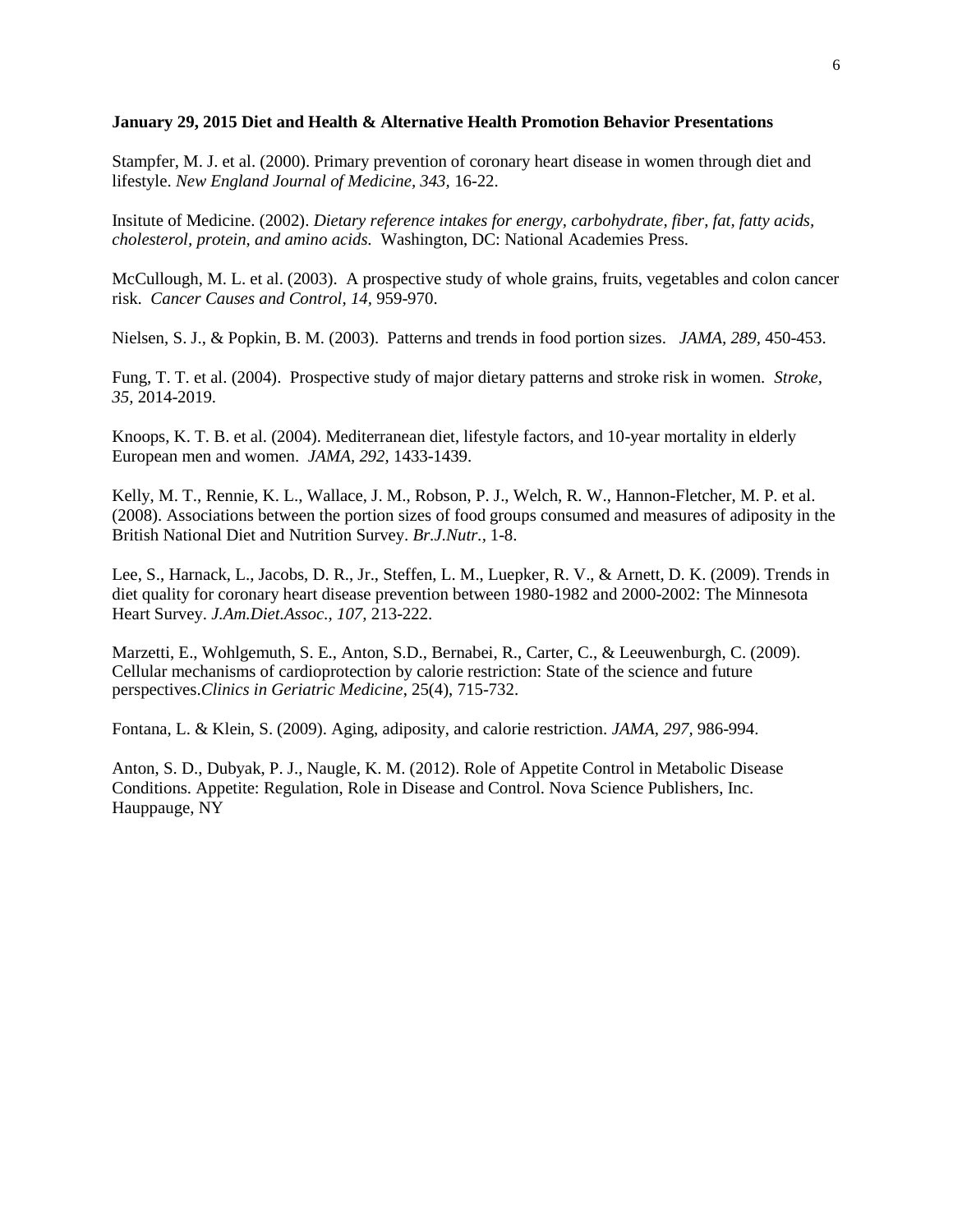## **February 5, 2015 Dietary Interventions & Alternative Health Promotion Behavior Presentations**

Cutler, J. A., & Stamler J. (1997). Introduction and summary of the dietary and nutritional methods and findings in the Multiple Risk Factor Intervention Trial. *American Journal of Clinical Nutrition,* 65(suppl.), 184S-190S.

Kjelsberg, M. O. et al. (1997). Brief description of the Multiple Risk Factor Intervention Trial. *American Journal of Clinical Nutrition,* 65(suppl.), 191S-195S.

Ornish, D., et al. (1998). Intensive lifestyle changes for reversal of coronary heart disease. *JAMA, 280,* 2001-2009.

Hu, F., & Willett, W. C. (2002). Optimal diets for prevention of coronary heart disease. *JAMA, 288,* 2569-2578.

Esposito, K. et al. (2004). Effect of a Mediterranean-style diet on endothelial dysfunction and markers of vascular inflammation in the metabolic syndrome. *JAMA, 2004,* 1440-1446.

Heilbronn, L. K., de, J. L., Frisard, M. I., DeLany, J. P., Larson-Meyer, D. E., Rood, J. et al. (2006). Effect of 6-month calorie restriction on biomarkers of longevity, metabolic adaptation, and oxidative stress in overweight individuals: a randomized controlled trial. *JAMA, 295,* 1539-1548.

Howard, B.V. et al. (2006). Low-fat dietary pattern and risk of cardiovascular disease: the Women's Health Initiative Randomized Controlled Dietary Modification Trial. *JAMA*, *295*, 655-666.

Pischke, C. R., Scherwitz, L., Weidner, G., & Ornish, D. (2008). Long-term effects of lifestyle changes on well-being and cardiac variables among coronary heart disease patients. *Health Psychol., 27,* 584-592.

Dai, J., Jones, D. P., Goldberg, J., Ziegler, T. R., Bostick, R. M., Wilson, P. W. et al. (2008). Association between adherence to the Mediterranean diet and oxidative stress. *Am.J.Clin.Nutr., 88,* 1364-1370.

Hofer, T., Fontana, L., Anton, S.D., Weiss, E. P., Villareal, D. T., Malayappan, B., & Leeuwenburgh, C. (2008). Long-term effects of caloric restriction or exercise on DNA and RNA oxidation levels in white blood cells and urine in humans. *Rejuvenation Research,* 11(4), 793-9*.*

Stamler, J. & Neaton, J. D. (2008). The Multiple Risk Factor Intervention Trial (MRFIT)--importance then and now. *JAMA, 300,* 1343-1345.

Anton, S.D., Han, H. York-Crowe, York, E., Martin, C.K. Ravussin, E., & Williamson, D.A (2009). Effect of calorie restriction on subjective ratings of appetite. *Journal of Human Nutrition and Dietetics*, 22(2), 141-147.

Sacks, F.M., Bray, G.A., Carey, V.J., Smith, S.R., Ryan, D.H., Anton, S.D. et al. (2009). Comparison of weight-loss diets with different compositions of fat, protein, and carbohydrates. *New England Journal of Medicine.* 360, 859-873.

Anton, S.D., Martin, C.K., Han, H., Coulon, S., Cefalu, W.T., Geiselman, & Williamson, D. A. (2010). Effects of stevia, aspartame, and sucrose on food intake, satiety, and eating attitudes in Healthy, Overweight and Obese Adults. *Appetite*, 55(1), 37-43.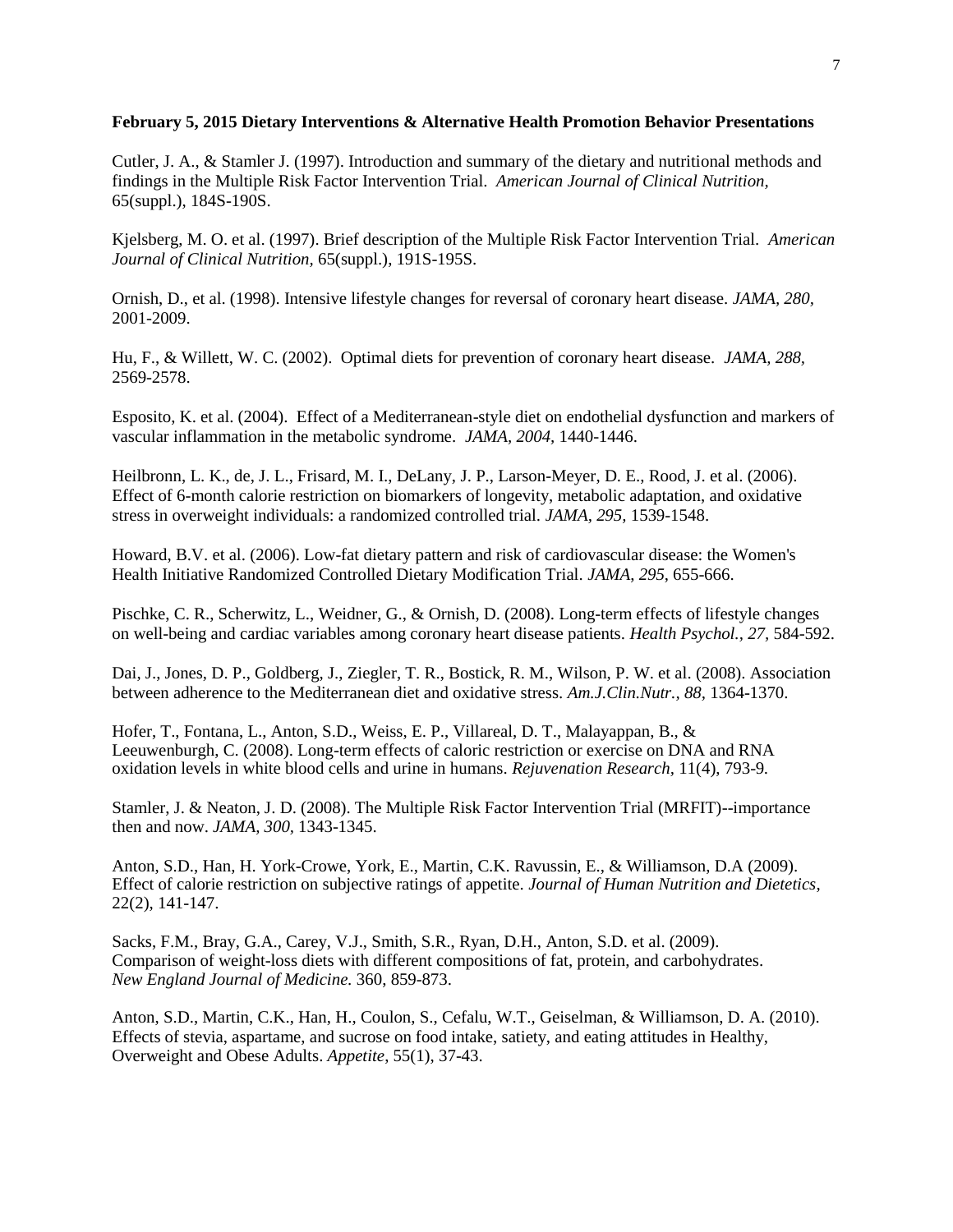# **February 12, 2015 Physical Activity & Health & Alternative Health Promotion Behavior Presentations**

Wei, M. et al. (1999). Relationship between low cardiorespiratory fitness and mortality in normal-weight, overweight, and obese men. *JAMA, 282*, 1547-1553.

Manson, J. E. et al. (2002). Walking compared with vigorous exercise for the prevention of cardiovascular events in women. *New England Journal of Medicine, 347*, 716-725.

Tanasescu, M. et al. (2002). Exercise type and intensity in relation to coronary heart disease in men. *JAMA, 288,* 1994-2000.

Blair, S. N. et al. (2004). The evolution of physical activity recommendations: how much is enough? *American Journal of Clinical Nutrition. 79 (suppl.)* 913S-920S.

Owen, N. et al. (2004). Understanding environmental influences on walking. *American Journal of Preventive Medicine, 27,* 67-76.

Wessel, T. R., Arant, C. B., Olson, M. B., Johnson, B. D., Reis, S. E., Sharaf, B. L. et al. (2004). Relationship of physical fitness vs body mass index with coronary artery disease and cardiovascular events in women. *JAMA, 292,* 1179-1187.

Hofer, T., Fontana, L., Anton, S.D., Weiss, E. P., Villareal, D. T., Malayappan, B., & Leeuwenburgh, C. (2008). Long-term effects of caloric restriction or exercise on DNA and RNA oxidation levels in white blood cells and urine in humans. *Rejuvenation Research,* 11(4), 793-9*.*

Haskell, W. L., Lee, I. M., Pate, R. R., Powell, K. E., Blair, S. N., Franklin, B. A. et al. (2009). Physical activity and public health: updated recommendation for adults from the American College of Sports Medicine and the American Heart Association. *Med.Sci.Sports Exerc., 39,* 1423-1434.

Anton, S.D. & Manini, T.M. (2010). Does self-reported physical activity underestimate the importance of activity in cardiovascular disease prevention? *Current Cardiovascular Risk Reports.*

Anton, S.D., Duncan, G.E., Limacher, MC. Martin, A.D., Perri, M.G. *(in press).* How much walking Is needed to improve cardiorespiratory fitness? An examination of the 2007 ACSM/AHA physical activity recommendations. *Research Quarterly for Exercise and Sport*.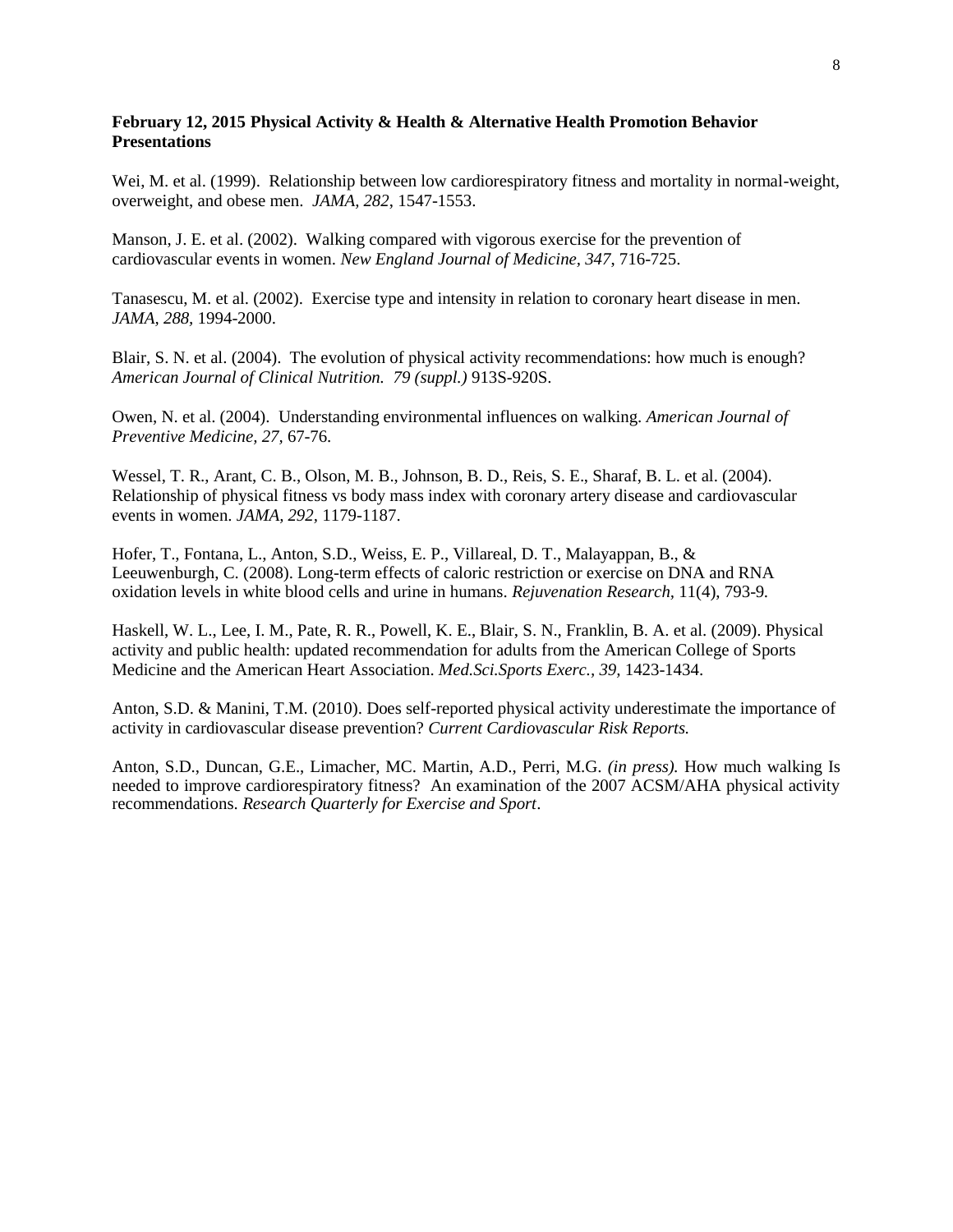# **February 19, 2015 Physical Activity Interventions & Alternative Health Promotion Behavior Presentations**

King, A. C. et al. (1995). Long-term effects of varying intensities and formats of physical activity on participation rates, fitness and lipoproteins in men and women Aged 50 to 65 years. *Circulation, 91*, 2596-2604.

Stefanick, M. L. et al. (1998). Effects of diet and exercise in men and postmenopausal women with low levels of HDL cholesterol and high levels of LDL cholesterol. *New England Journal of Medicine*, *339*, 12-20.

Dunn, A. L. et al. (1999). Comparison of lifestyle and structured interventions to increase physical activity and cardiorespiratory fitness. *JAMA, 281,* 327-334.

Marcus, B. H. et al. (2000). Physical activity behavior change: Issues in adoption and maintenance. *Health Psychology, 19 (suppl.)* 32-41.

Perri, M. G. et al. (2002). Adherence to exercise prescriptions: Effects of prescribing moderate versus higher levels of intensity and frequency. *Health Psychology, 21,* 452-458.

Thompson, P. D., & Lim, V. (2003). Physical Activity in the Prevention of Atherosclerotic Coronary Heart Disease. *Curr Treat Options Cardiovasc Med, 5*(4), 279-285.

Lennon, S. L., Quindry, J., Hamilton, K. L., French, J., Staib, J., Mehta, J. L., et al. (2004). Loss of exercise-induced cardioprotection after cessation of exercise. *J Appl Physiol, 96*(4), 1299- 1305.

Duncan, G. E., Anton, S. D., Sydeman, S.J., Newton, R. L., Jr., Corsica, J. A., Durning, P. A., Ketterson, T. U., Martin, A. D., Limacher, M. C., & Perri, M. G. (2005). Prescribing Exercise at Varied Levels of Intensity and Frequency: A Randomized Trial. *Archives of Internal Medicine*, *165*, 2362-2369.

Pahor, M., Blair, S. N., Espeland, M., Fielding, R., Gill, T. M., Guralnik, J. M. et al. (2006). Effects of a physical activity intervention on measures of physical performance: Results of the lifestyle interventions and independence for Elders Pilot (LIFE-P) study. *J.Gerontol.A Biol.Sci.Med.Sci., 61,* 1157-1165.

Fontana, L., Villareal, D. T., Weiss, E., Racette, S. B., Steger-May, K., Klein, S., et al. (2007). Calorie restriction or exercise: Effects on coronary heart disease risk factors: A randomized, controlled trial. *American Journal of Physiology: Endocrinology and Metabolism, 293*(1), E197- 202.

Murphy, M. H., Blair, S. N., & Murtagh, E. M. (2009). Accumulated versus Continuous Exercise for Health Benefit: A Review of Empirical Studies. *Sports Med., 39,* 29-43.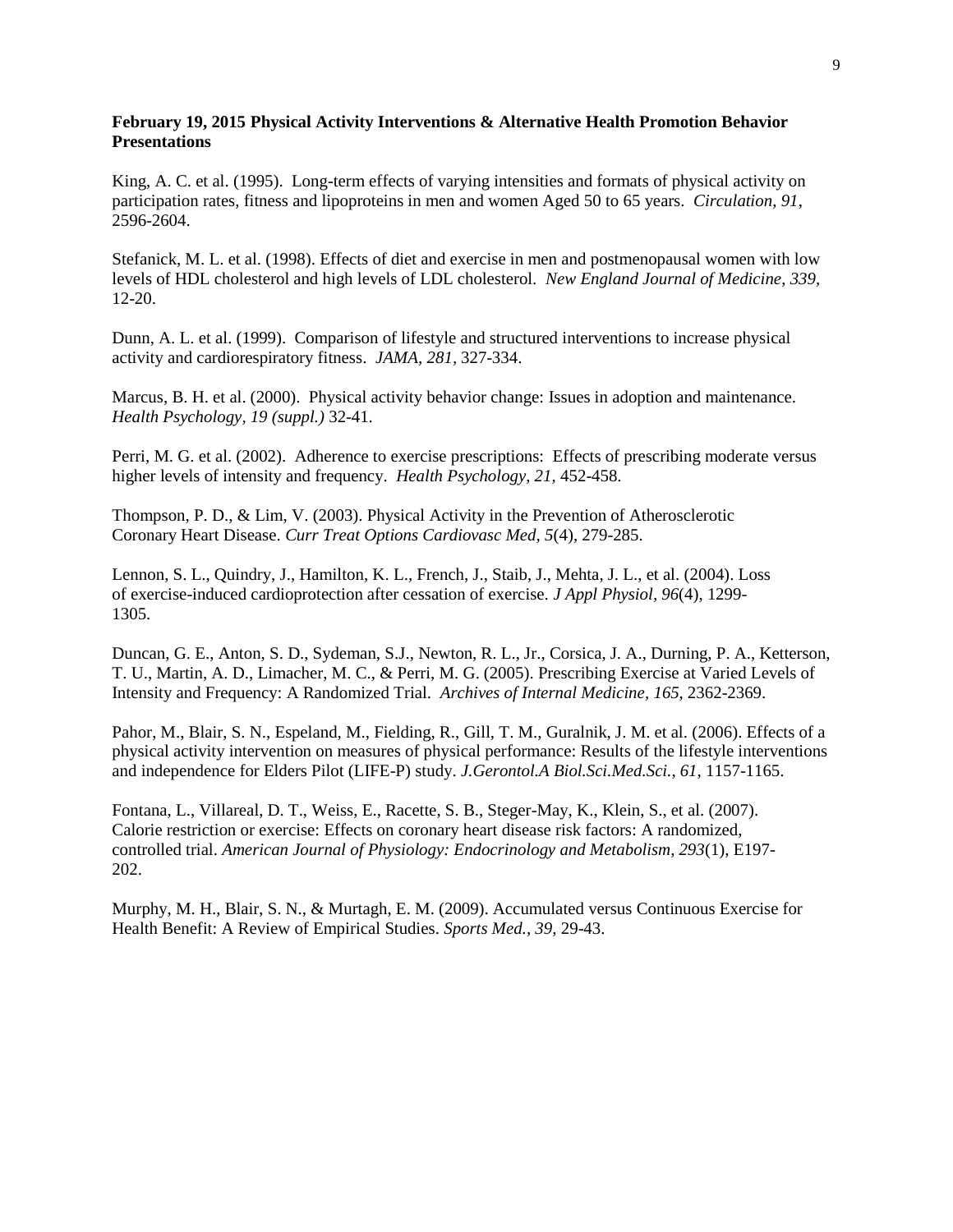# **February 26, 2015 Community Health Promotion & Alternative Health Promotion Behavior Presentations**

Bennett P., & Murphy, S. (1998). *Psychology and health promotion* (chapters 5 & 7). Philadelphia: Open University Press.

Thomson, B., & Kinne, S. (1998). Social change theory applications to community health. In N. Bracht (Ed.), *Health Promotion at the Community Level: Vol. 2, New Advances (pp. 29-56)*. Thousand Oaks, CA: Sage.

Fortmann, S. P., & Varady, A. N. (2000). Effects of a community-wide health education program on cardiovascular disease morbidity and mortality. *American Journal of Epidemiology, 152,* 316-323.

Vartiainen, E. et al. (2000). Cardiovascular risk factor changes in Finland, 1972-1997. *International Journal of Epidemiology, 29,* 49-56.

Pearson, T. A. et al. (2003). American Heart Association Guide for Improving Cardiovascular Health at the Community Level. *Circulation, 107,* 645-651.

Leger. L. (2008). Evaluating community-based health promotion initiatives: an ongoing necessity and challenge. Health Promotion International, 23, 299-301.

Roux, L., Pratt, M., Tengs, T. O., Yore, M. M., Yanagawa, T. L., Van Den, B. J. et al. (2008). Cost effectiveness of community-based physical activity interventions. *Am.J.Prev.Med., 35,* 578-588.

Cohen D. A. Reengineering the Built Environment: Schools, worksites, neighborhoods, and Parks. In G. A. Bray and C. Bouchard (Eds.), Handbook of obesity treatment: Clinical applications  $(3<sup>rd</sup>$  ed.) New York: Marcel Dekkar, Inc., pp.195 – 206.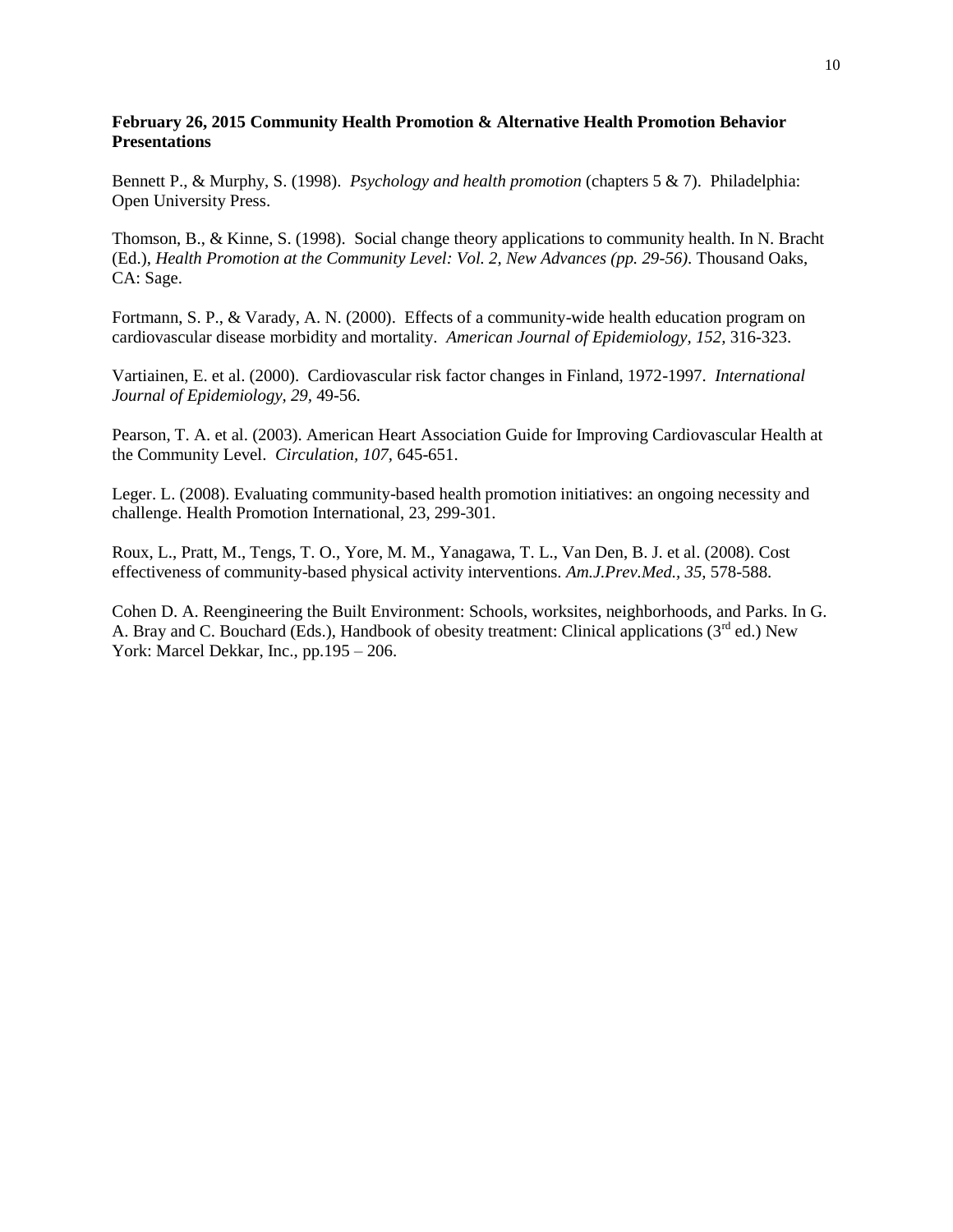# **March 12, 2015 Smoking Cessation & Alternative Health Promotion Behavior Presentations**

Fiore, M. C. et al. (1997). Smoking cessation: Principles and practice based on the AHCPR Guideline, 1996. *Annals of Behavioral Medicine, 19,* 213-219.

Abrams, D.B. (1998). Adherence to Treatment for Nicotine Dependence.

Jorenby, D. E. et al. (1999). A controlled trial of sustained release buproprion, a nicotine patch, or both for smoking cessation. *New England Journal of Medicine, 340,* 685-691.

Hughes, J. R. (2000). New treatments for smoking cessation. *Cancer: A Journal for Clinicians, 50,* 143- 151.

Ockene, J. K. et al. (2000). Relapse and maintenance issues for smoking cessation. *Health Psychology, 19 (*suppl.), 17-31.

Waldroup, W. M., Gifford, E. V., & Kalra, P. (2006). Adherence to smoking cessation treatments. In W. T. O'Donohue & E. R. Levensky (Eds.), *Promoting treatment adherence* (pp. 235-252). Thousand Oaks, CA: Sage.

Cornuz, J., Zwahlen, S., Jungi, W. F., Osterwalder, J., Klingler, K., van, M. G. et al. (2008). A vaccine against nicotine for smoking cessation: a randomized controlled trial. *PLoS.ONE., 3,* e2547.

Reichert, J., de Araujo, A. J., Goncalves, C. M., Godoy, I., Chatkin, J. M., Sales, M. P. et al. (2008). Smoking cessation guidelines--2008. *J.Bras.Pneumol., 34,* 845-880.

Coleman T. (2010). Do financial incentives for delivering health promotion counselling work? Analysis of smoking cessation activities stimulated by the equality and outcomes framework. *BMC Public Health*, (10): 167.

Diemert LM, Bondy SJ, Brown S, and Manske S. (2013). Young Adult Smoking Cessation: Predictors of Quit Attempts and Abstinence. *AmericanJournal of Public Health*, (103):449-453.

Popova L, and Ling PM. (2013). Alternative Tobacco Product Use and Smoking Cessation: A National Study. *American Journal of Public Health*, (103):923-930.